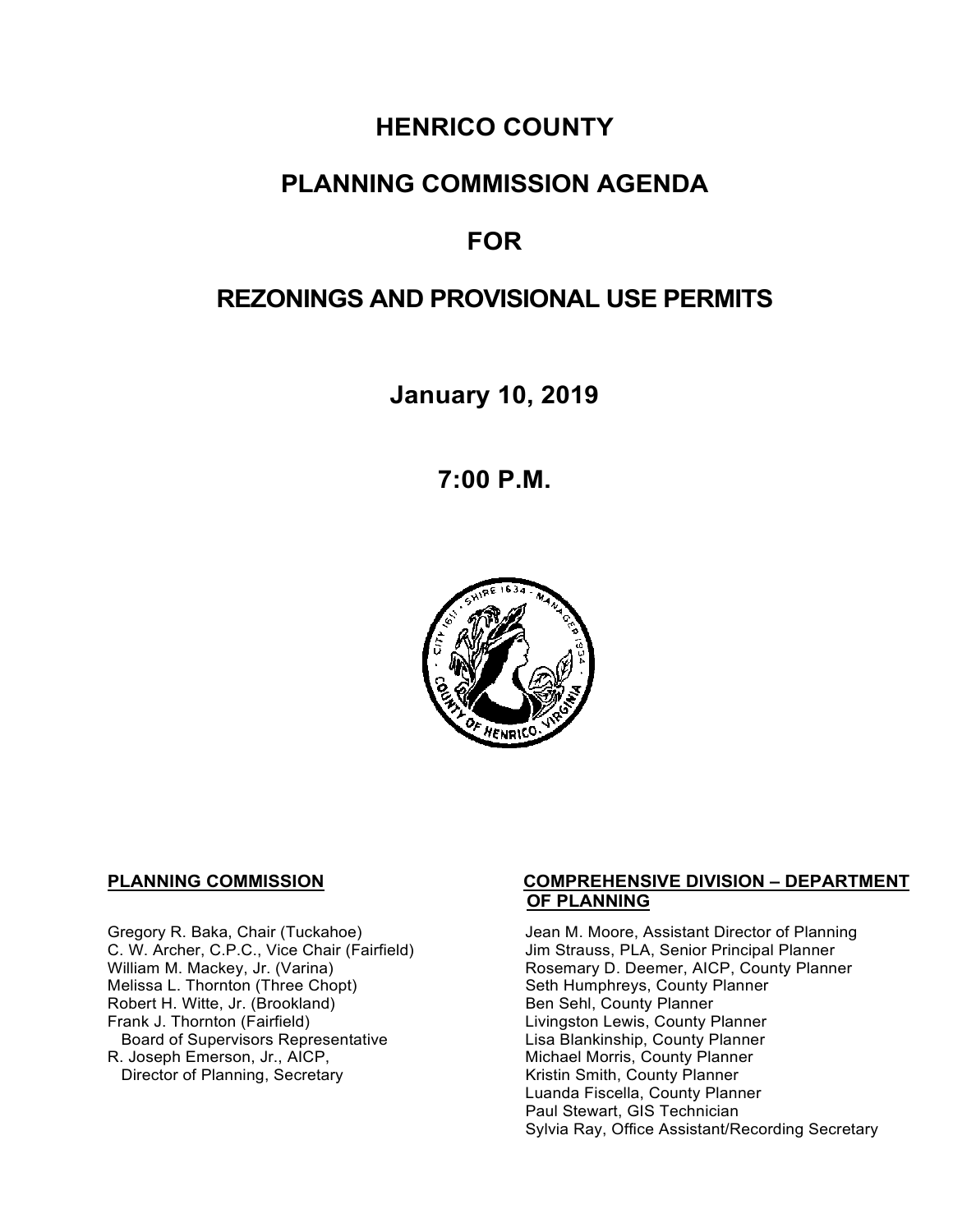## **PLANNING COMMISSION REZONING MEETING FINAL AGENDA JANUARY 10, 2019**

## **BEGINNING AT 5:00 P.M.**

**DINNER AND WORK SESSION:** The Planning Commission will have dinner and a work session in the County Manager's Conference Room to discuss the Glen Allen Small Area Study and Short Term Rentals.

**BEGINNING AT 7:00 P.M.**

**WELCOME:**

**PLEDGE OF ALLEGIANCE:**

**RECOGNITION OF NEWS MEDIA:**

**CALL TO ORDER:**

**REQUESTS FOR WITHDRAWALS AND DEFERRALS: (0); (1)**

**REQUESTS FOR EXPEDITED ITEMS: (1)**

**ELECTION OF CHAIRMAN: Mr. Baka** 

**ELECTION OF VICE-CHAIRMAN: Mr. Archer**

**CASES TO BE HEARD: (5)**

**January 18, 2019 ORDINANCE** – To Amend and Reordain Section 24-3 Titled "Definitions," Section 24- 12 Titled "Conditional uses permitted by special exception," Section 24-13 Titled "Accessory uses permitted," Section 24-13.01 Titled "Development standards and conditions for permitted uses," Section 24-28 Titled "Principal uses permitted," Section 24-94 Titled "Table of regulations," Section 24-96 titled "Off-street parking requirements," and Section 24-121 Titled "Conditional zoning or zone approval" of the Code of the County of Henrico. This ordinance allows for short-term rentals of real estate for periods of fewer than 30 consecutive days. Specifically, this ordinance allows hosted short-term rentals by right in the R-0, R-0A, R-1, R-1A, R-2, R-2A, R-3, and R-3A residential districts up to 30 days in a calendar year. For all other short-term rentals in those districts, this ordinance requires the operator of the rental to obtain a conditional use permit. All shortterm rentals would be subject to regulations limiting rentals to the operator's primary residence owned by him and limiting the use of guesthouses, the number of short-term renters and pets, and the length of rentals. The ordinance would also prohibit rentals to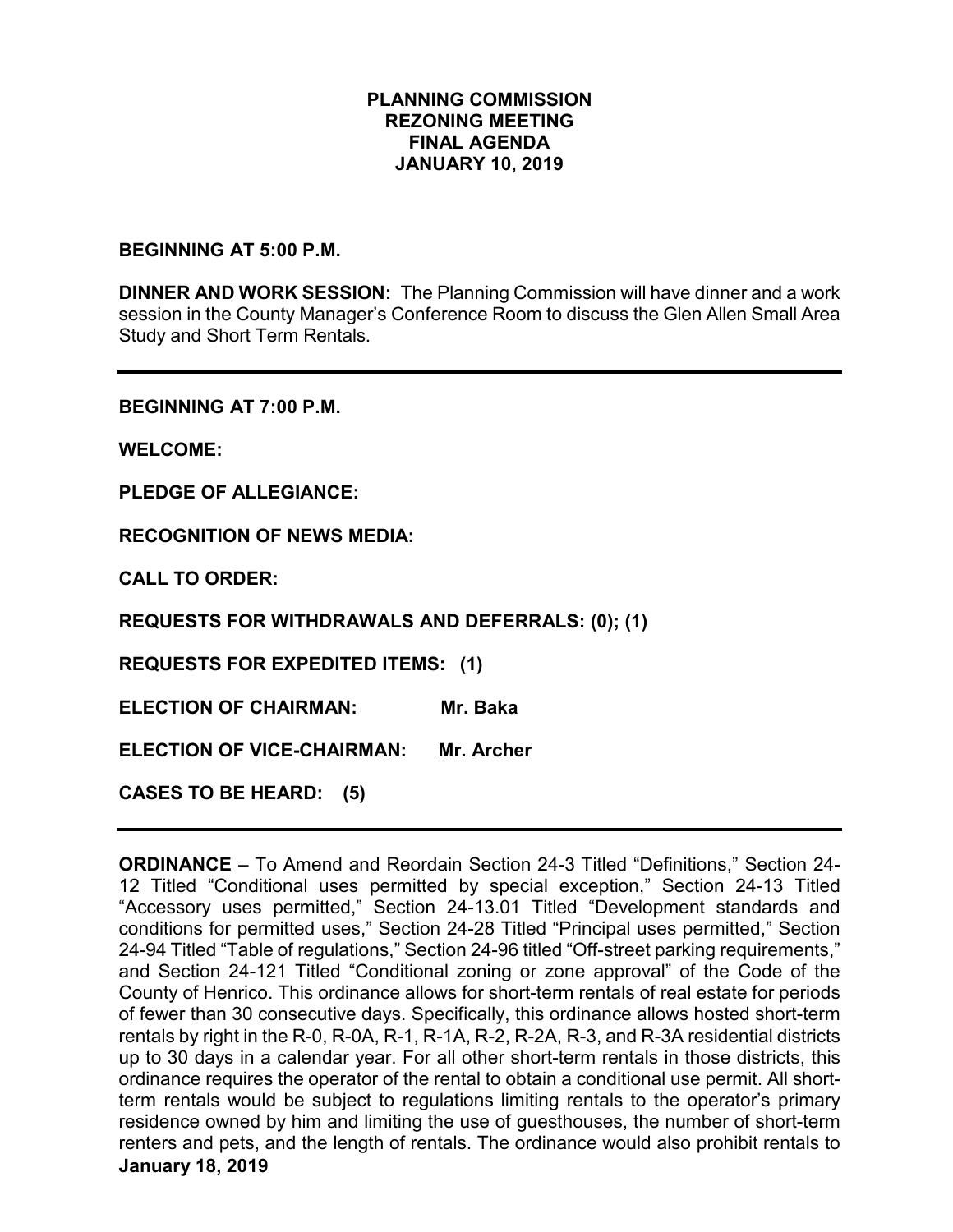minors and double-booking, and require: provision of life-safety equipment consistent with the building code, posting of certain information within the rental, designation of responsible persons to respond to complaints, keeping of records of short-term rentals, and provision of off-street parking. Finally, the ordinance adds and revises definitions related to the rental of real estate. **Staff – Miguel Madrigal**

**Deferred to the March 14, 2019 Meeting** 

# *(Deferred from the November 8, 2018 Meeting)*

**GLEN ALLEN SMALL AREA STUDY – COMPREHENSIVE PLAN AMENDMENT:** The Planning Commission will receive public input and consider an amendment to the 2026 Comprehensive Plan to designate the study area of the Glen Allen Small Area Study as a Special Focus Area and to change the recommended future land use classifications on select parcels in the study area from Suburban Residential 1 to Government and Commercial Concentration. The study area generally consists of the following properties: 2851-3017, 3024, 3028, and 3032 Mountain Road, 10728-10791 Old Washington Highway, 10710 John Cussons Drive, 2760 Peace Lane, 10598-10710 Purcell Road, 2700-2717 Bowles Lane, 10510-10630 Jordan Drive, and parcels 769-768-8344, 770- 767-7982, 770-767-8401, 771-769-3907, 771-766-9344, and 772-766-1763. **Staff – Seth Humphreys**

**Deferred to the February 14, 2019 Meeting**

# **VARINA:**

**REZ2019-00001 RVA Land for Liberty Homes:** Request to rezone from A-1 Agricultural District to R-2 One-Family Residence District Parcel 821-679-0872 containing 5.381 acres located on the west line of Buffin Road approximately 2,700' north of Kingsland Road. The applicant proposes two single family dwellings. The R-2 District allows a minimum lot area of 18,000 square feet and a maximum gross density of 2.42 units per acre. The use will be controlled by zoning ordinance regulations. The 2026 Comprehensive Plan recommends Suburban Residential 1, density should not exceed 2.4 units per acre and Environmental Protection Area. The site is in the Airport Safety Overlay District. **Staff – Lisa Blankinship (Deferral Requested to the February 14, 2019 Meeting)**

**Deferred to the February 14, 2019 Meeting**

**FAIRFIELD: Virginia Supportive Housing for City of Richmond: Request to** conditionally rezone from A-1 Agricultural District to R-6C General Residence District (Conditional) Parcel 799-726-0294 containing 5.34 acres located on the north line of Cool Lane approximately 150' east of Mechanicsville Turnpike (U.S. Route 360). The applicant proposes a multifamily development. The R-6 District allows a maximum gross density of 19.8 units per acre. The use will be controlled by zoning ordinance regulations and proffered conditions. The 2026 Comprehensive Plan recommends Semi-Public. **Staff – Michael Morris**

**Recommended for Approval**

**PUP2019-00001 Virginia Supportive Housing for City of Richmond:** Request for a Provisional Use Permit under Sections 24-36.1(b), 24-120 and 24-122.1 of Chapter 24 of the County Code to allow approximately 10,000 square feet of office within a multifamily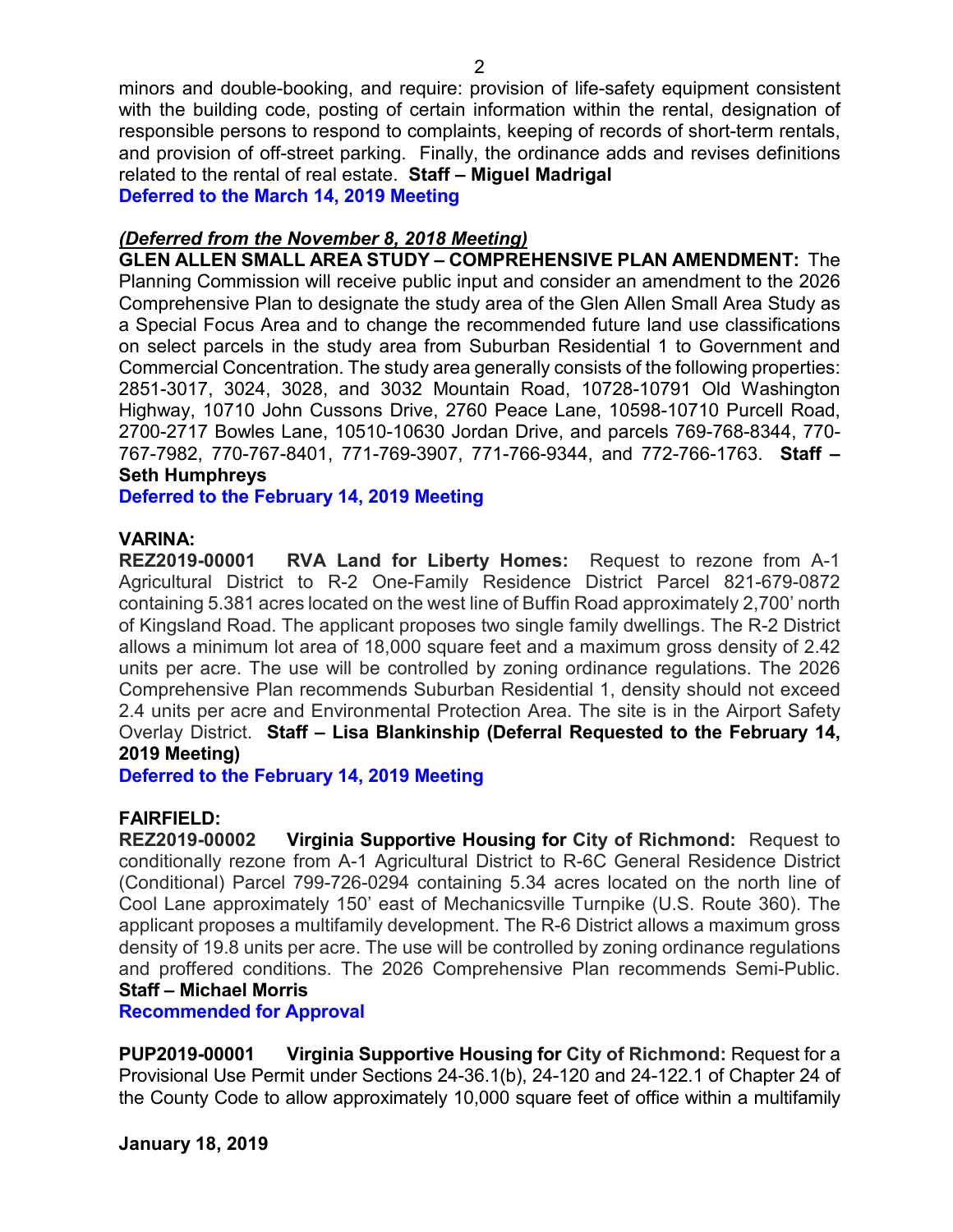development on Parcel 799-726-0294 located on the north line of Cool Lane, approximately 150' east of Mechanicsville Turnpike (U.S. Route 360). The existing zoning is A-1 Agricultural District. The R-6C zoning district is requested with REZ2019-00002. The 2026 Comprehensive Plan recommends Semi-Public. **Staff – Michael Morris Recommended for Approval**

**REZ2019-00003 Joshua Lutz for Dominion Youth Services:** Request to conditionally rezone from O-2 Office District to B-1C Business District (Conditional) Parcel 787-746-2041 containing .613 acres located on the west line of Chamberlayne Road (U.S. Route 301), approximately 500' north of its intersection with Wilmer Avenue. The applicant proposes a private, therapeutic day school. The use will be controlled by zoning ordinance regulations and proffered conditions. The 2026 Comprehensive Plan recommends Office. **Staff – Livingston Lewis (Expedited Agenda Requested) Recommended for Approval**

### **THREE CHOPT:**

None.

# **TUCKAHOE:**

None.

## **BROOKLAND:**

**REZ2018-00041 Andrew M. Condlin for Aurelie Capital:** Request to conditionally rezone from R-2A One-Family Residence District and R-5 General Residence District to R-5C General Residence District (Conditional) Parcels 766-758-9104 and 766-758-9453 (part) containing 15.559 acres located on the west line of Hungary Spring Road approximately 130' south of its intersection with Staples Mill Road (U.S. Route 33). The applicant proposes an addition to an existing multifamily development. The R-5 District allows a maximum gross density of 4.69 units per acre. The use will be controlled by zoning ordinance regulations and proffered conditions. The 2026 Comprehensive Plan recommends Multi-Family Residential and Environmental Protection Area. **Staff – Michael Morris**

### **Recommended for Approval**

**REZ2019-00005 Kerry Hutcherson, Esquire for Par 5 Development Group, LLC:**  Request to amend proffers accepted with Rezoning case C-70C-86 on Parcels 773-759- 8944 and 773-759-9232 located on the west line of Woodman Road, approximately 365' north of its intersection with Hungary Road. The applicant proposes to amend proffers regarding landscape buffers, access drives, and architectural treatment. The existing zoning is B-2C Business District (Conditional) The 2026 Comprehensive Plan recommends Commercial Concentration. The site is in the Enterprise Zone. **Staff – Ben Sehl**

### **Recommended for Denial**

**PUP2019-00002 Kinsale Capital Group, Inc.:** Request for a Provisional Use Permit under Sections 24-92.5(c), 24-120 and 24-122.1 of Chapter 24 of the County Code to allow a master planned development with office and multifamily uses on Parcel 776-736-1392 located on the west line of Thalbro Street between its intersections with Maywill and